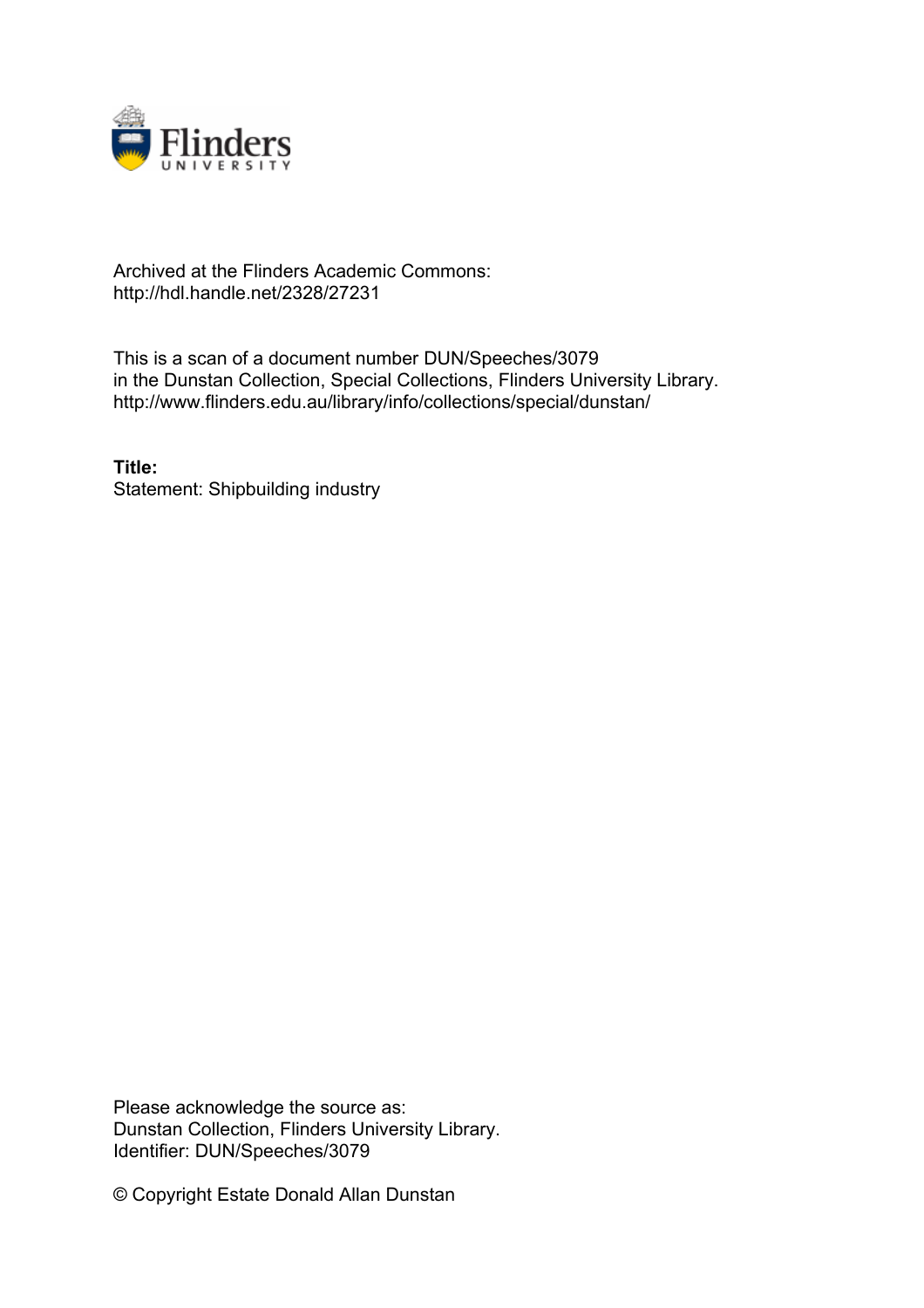



**from the Premier** 

**Date.....A.U.g.U.5.t...2.7.,....13.76.» State Administration Centre, Embargo South Australia 5001** 

**Victoria Square, Adelaide, 228 4811** 

*30 79* .

 $\Omega$   $\subset$ 

## **SHIPBUILDING INDUSTRY**

**Following a press statement today by ths Federal Minister of Transport, Mr. Nixon, regarding the building of four A.N-L. ships, the Premier, Mr, Dunstan, has sent the following telex message to the Prime Minister,**  Mr. Fraser:

**"I am awaiting an official communication regarding a press statement made today by your Minister of Transport.** 

**"If the report that two of four A.N.L. ships are to be built in Newcastle is correct, then the South Australian Government seeks equal treatment. Can.you please verify the report and advise me immediately of ths current situation and your Government's attitude to the other two ships being built in Whyalla".**